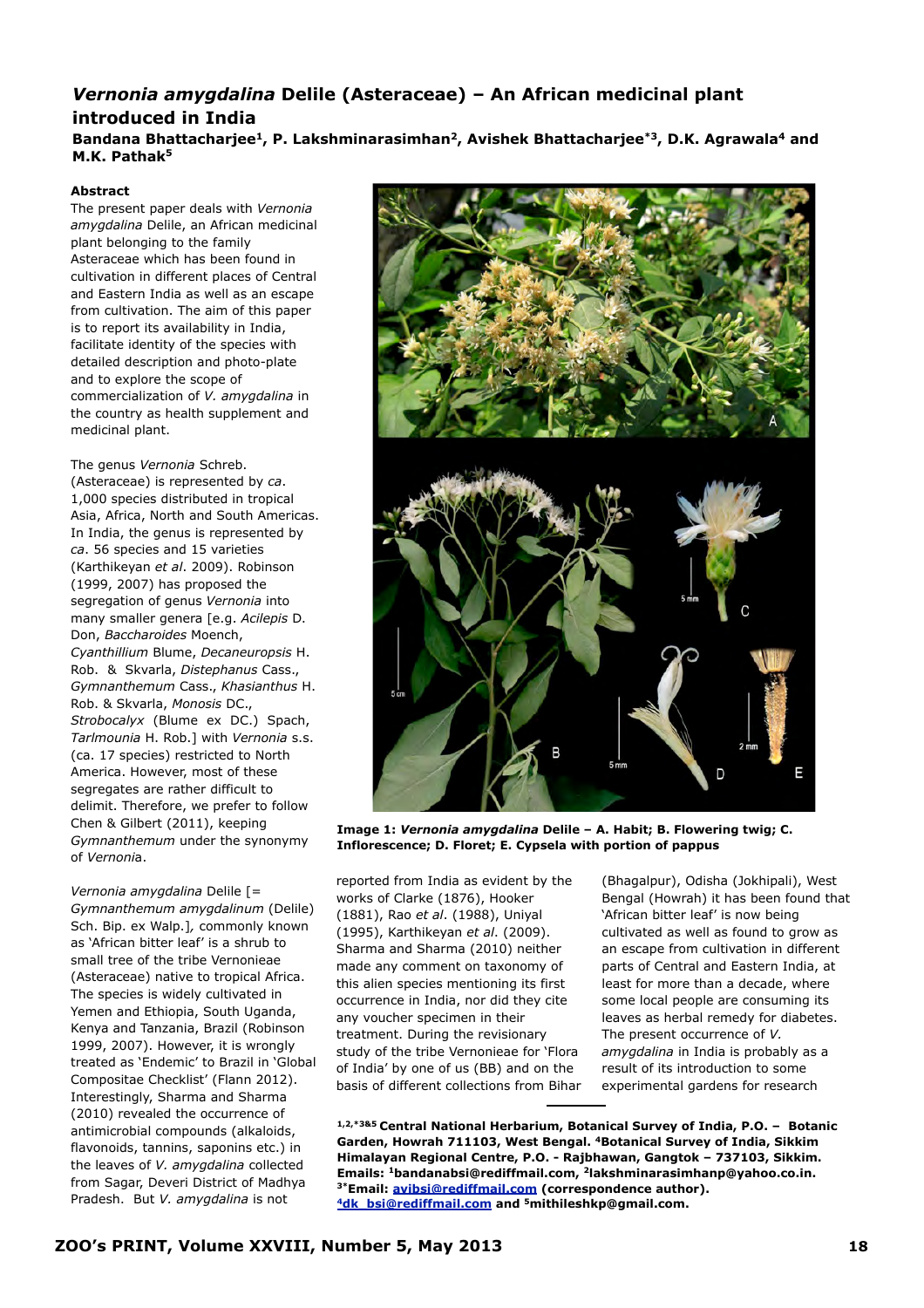purpose due to its several medicinal properties, from where it has been spread.

**Vernonia amygdalina** Delile, Cent. Pl. Afr. Voy. Meroe: 41. 1826. *Gymnanthemum amygdalinum* (Delile) Sch. Bip. ex Walp. in Repert. Bot. Syst. (Walpers) 2: 948. 1843. Type: Sudan, Sennar, Fazogl, *Cailliaud* s.n. (holotype MPU, not found) Image 1.

Shrubs or small trees, 1.5 – 3 m high. Stem moderately to densely branched, terete with solid pith, somewhat angular above, striate, almost glabrous below, puberulous above. Leaves alternate, highly variable in shape and size, lanceolate-oblanceolate, some ovate-elliptic,  $3 - 17 \times 1.3 - 7$  cm, membranous, acute at apex, very finely toothed at margins, glabrous on upper surface, somewhat glossy with fine, soft pale hairs below and on midrib, subsessile or petiolate; petioles 1-4 cm long. Inflorescence terminal, densely corymbiform with small bracteoles of 0.1 cm 0.2 cm long, sweetly scented, with short peduncle. Capitula 11 – 35 flowered, campanulate 0.2 – 0.5 cm wide, on pedicles 0.2 – 0.5 cm long, small creamy white. Involucre with 25 – 30 phyllaries in 4 – 5 gradate series, ovate-elliptic or oblong-obtuse or subacute,  $0.4 - 0.6$  cm long, coriaceous to subcoriaceous, appressed, pale green with darker spot near tip, outer surface with median shield, scarcely glabrous or ciliolate, inner bracts deciduous. Corolla gradually narrowed below, throat very deeply cut, lobes with glands or spicules on outer surface, white. Androecium 4.5 – 5 mm long, with 5 epipetalous stamens, syngenecious, anther linear to linear-lanceolate, 3 – 4 mm long, base broadly tailed. Gynoecium 11 – 14.5 mm long; ovary oblong-elliptic,  $2 - 2.5 \times 0.5 - 0.9$ mm; style  $8 - 9.5$  mm long, with 2 coiled or decurved style branches at apex and a small basal node (knob like structure) at base, with stout pointed sweeping hairs on branches. Cypselae oblong-elliptic,  $3 - 4 \times 0.5 - 1$  mm, with minute glands and bristly hairs, 10 costate. Pappus of many rather persistent capillary bristles with broadened tips, sub-uniseriate.

Flowering & Fruiting: December – March

Distribution: INDIA (Bihar, Madhya Pradesh, Odisha, West Bengal); Tropical Africa.

Specimens examined: 17.iii.2010, Nawab Colony, Bhagalpur, Bihar, India, S.K. Varma s.n. (CAL); 21.iii.2011, Jokhipali (cultivated), Bargarh, Odisha, D.K. Agrawala 23235 (CAL); 03.iii. 2011, Near Udayachal Sporting Club playground, Daneshseikh Lane, Howrah, West Bengal, India, B. Bhattacharjee 52404 (CAL); 05.ii. 2012, Near Bakultala, Howrah, West Bengal, India, B. Bhattachariee 52457 (CAL); 1837, Ethiopia, Kotschy 479 (K, photo); Fernando Po, Nigeria, Vogel 257 (K, photo).

*V. amygdalina* is traditionally used in the management of diabetes in Africa (Akah & Okafor 1992; Atangwho *et al*. 2010). Traditional medical practitioners in tropical Africa use this plant also as an anti-helminth, anti-malarial, laxative, digestive tonic, appetizer, febrifuge and for the topical treatment of wounds (Ijeh & Ejike 2011). In some parts of Nigeria, stems are used as chew sticks for oral hygiene and for the management of some dental problems (Ijeh & Ejike 2011). In Malawi and Uganda, it is used by traditional birth attendants in the expulsion of placenta after birth, aid post-partum uterine contraction, induce lactation and control post-partum hemorrhage (Kamatenesi-Mugisha 2004). Research on this highly medicinal plant also claim that it has also many other phytotherapeutic properties like anticancer activity (Izevbigie 2003; Khalafalla *et al*. 2009), antibacterial activity (Ibrahim *et al*. 2009), antihepatotoxic activity (Arhoghro *et al*. 2009), antioxidant property (Adaramoye *et al*. 2008), serum lipid modulation properties (Ugwu *et al*. 2010), fungitoxic as well as phytotoxic effects (Alabi *et al*. 2005). *V. amygdalina* contains significant quantities of lipids (Eleyinmi *et al*. 2008), proteins with high essential amino acid score (Eleyinmi *et al*. 2008), carbohydrates (Ejoh *et al*. 2007) and fiber (Eleyinmi *et al*. 2008). It also possesses appreciable quantities of ascorbic acid and caroteinoids (Ejoh *et al*. 2007). Calcium, iron, potassium, phosphorous, manganese, copper and cobalt have also been found in significant quantities in this species (Eleyinmi *et al*. 2008).

A wide array of phytochemicals oxalates, phytates and tannins has

from leaves of *V. amygdalina*. Stigmastane-type saponins such as vernoniosides A1, A2, A3 (Jisaka *et al*. 1992); A4, B2, B3 (Jisaka *et al*. 1993); C, D and E (Ohigashi 1994) are present in the leaves. The A-series saponins are responsible for the bitter taste of *V*. *amygdalina*. Other steroidal saponins have been identified in the plant (Igile *et al*. 1995). Sesquiterpene lactones are another class of phytochemicals found abundantly in leaves of the species. Some of the identified sesquiterpene lactones are vernolide, vernodalol (Erasto *et al*. 2006), vernolepin, vernodalin and hydroxyvernolide (Koshimizu et al. 1994). Igile *et al*. (1995) reported presence of the flavonoids luteolin, luteolin 7-О-β-glucoroniside and luteolin 7-О-β-glucoside, in the leaves of *V*. *amygdalina*. Other researchers have confirmed presence of flavonoids in the plant (Tona *et al*. 2004). Other phytochemicals present in the leaves of *V*. *amygdalina* are terpenes, coumarins, phenolic acids, lignans, xanthones and anthraquinones (Tona *et al*. 2004). Izevbigie (2003) reported the presence of bio-active peptides called edotides in the leaves of *V*. *amygdalina*.

been reported (Udensi *et al*. 2002; Ejoh *et al*. 2007; Eleyinmi *et al*. 2008)

*V. amygdalina* is an important vegetable in Cameroon, where out of 93,600 tons of leafy vegetables harvested in 1998, 23% (21,549 tons) was bitter leaf (Smith & Eyzaguirre 2007). There is a very good scope to commercialize this species in India as health supplement for its health promoting effect and also as medicinal plant. We expect further research on bioactive properties, cultivation, micropropagation, molecular studies of *V. amygdalina* in Indian context.

## **Acknowledgements**

The authors are thankful to the Director, Botanical Survey of India, Kolkata and Dr. P. Venu, Head, Central National Herbarium, BSI, Howrah for facilities and Dr. S.K. Varma, Ex.-Head of P.G. Department of Botany, T.M. Bhagalpur University, Bhagalpur, Bihar for his valuable comment on identity and providing some materials from Bihar for our study. We would like to express our gratitude to Dr. Nicholas Hind, Head of Compositae Research, Royal Botanic Garden, Kew for confirming identity of the species.